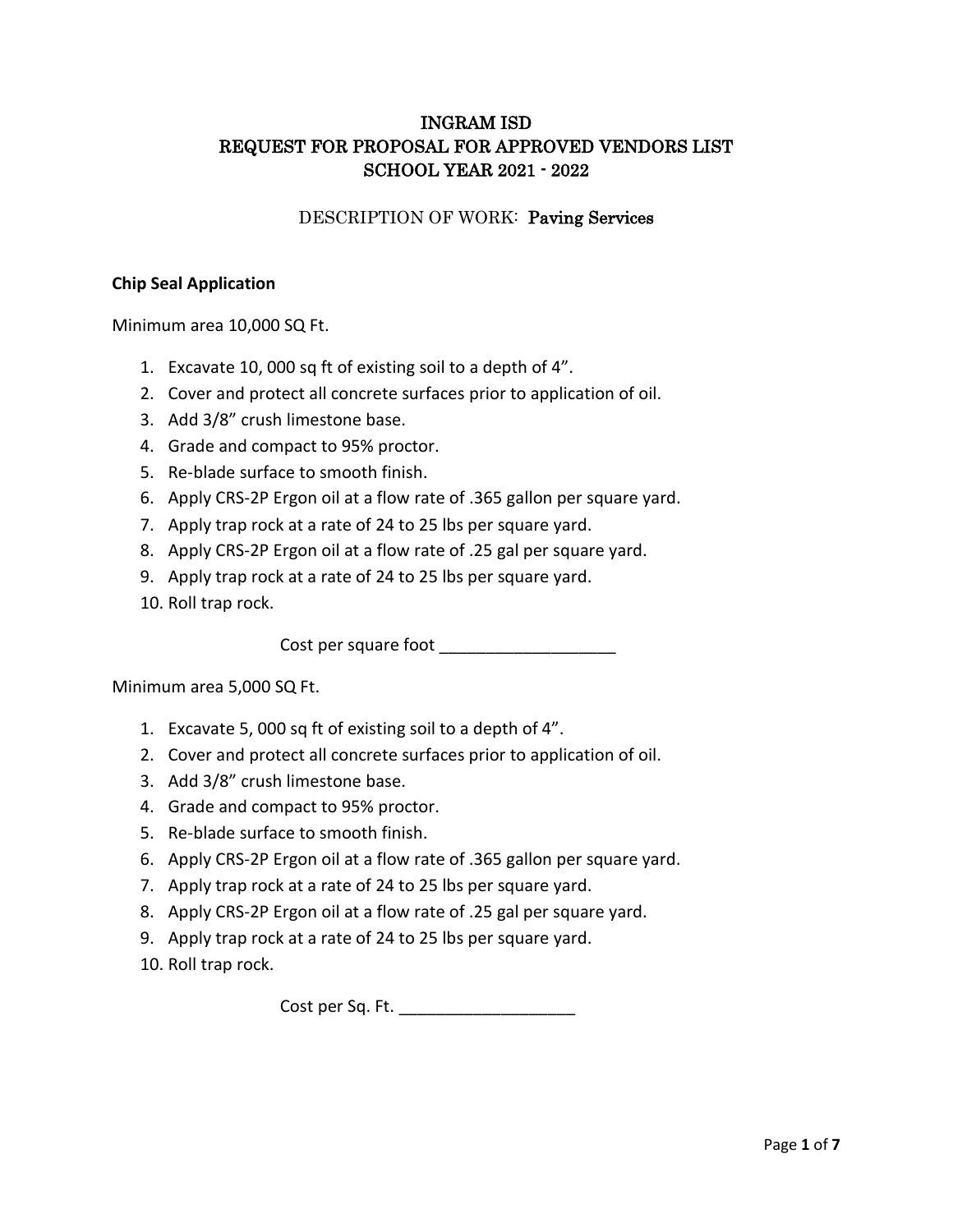# **Hot Asphalt Repair**

Minimum area 2000 SQ. Ft.

- 1. Identify the area.
- 2. Protect all concrete surfaces.
- 3. Saw cut and excavate area to a depth of 8"
- 4. Re-level excavation area and compact existing soil.
- 5. Add 6" of 5/8" crush limestone and compact to 95% proctor.
- 6. Prime base with prime oil.
- 7. Add minimum 2" HMAC-Type D asphalt and compact.
- 8. Re-stripping cost is not including.

Cost per Sq. Ft. \_\_\_\_\_\_\_\_\_\_\_\_\_\_\_\_\_\_\_\_\_\_

### **Hot Asphalt Repair – Pot Holes**

Minimum area 100 SQ. Ft.

- 1. Identify the area.
- 2. Protect all concrete areas.
- 3. Saw cut and excavate area to removed damaged asphalt.
- 4. Add cold patch and compact the area as required.

Cost per Sq. Ft. \_\_\_\_\_\_\_\_\_\_\_\_\_\_\_\_\_\_\_\_\_\_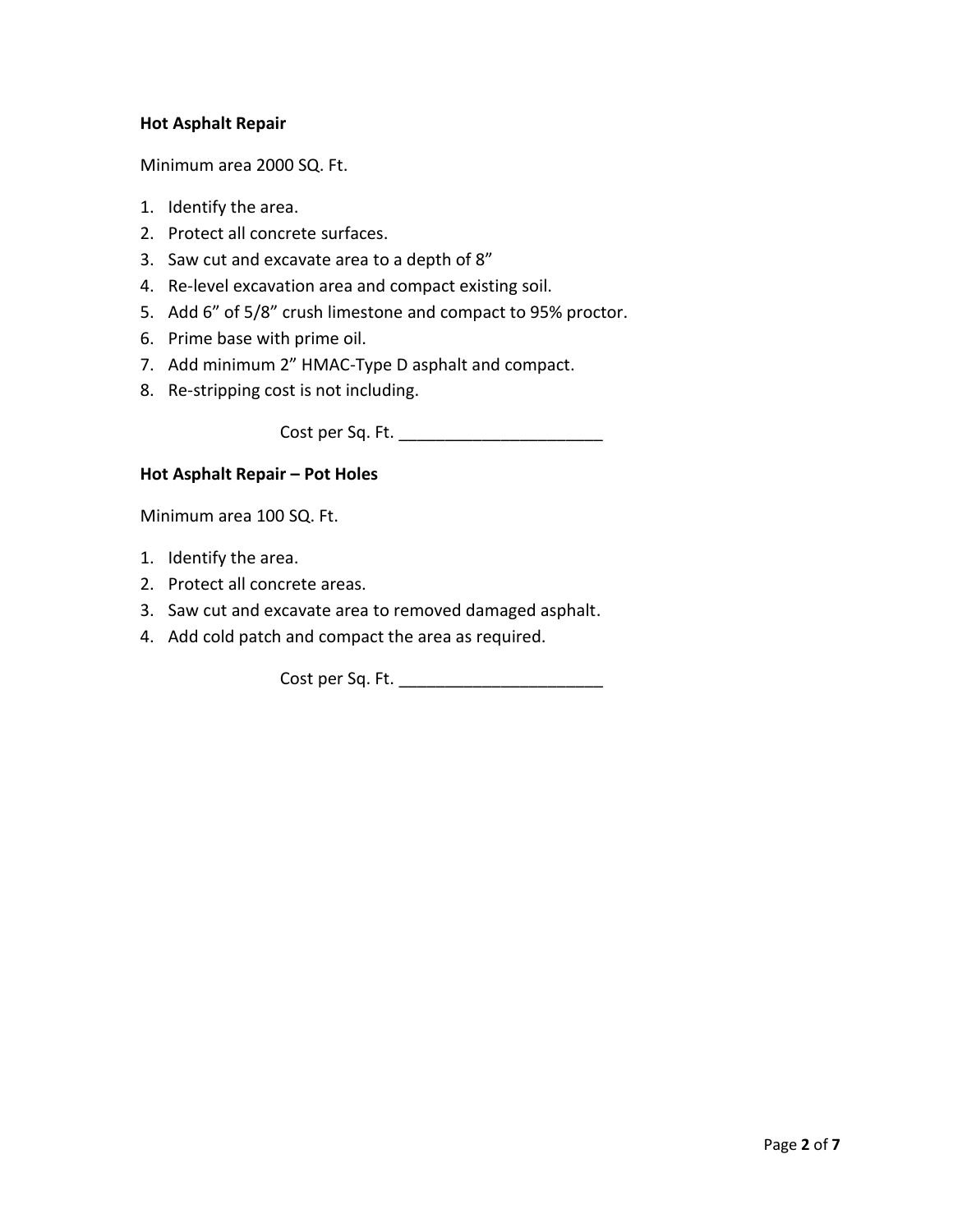The attached Request for Proposal for Approved Vendors List (RFP) is being sent out to obtain qualified vendors for work to be performed throughout the current school year. This RFP is not intended for any particular project to be performed for Ingram Independent School District.

All RFP's must be submitted in a SEALED envelope with the vendors name and address listed on the outside AND delivered to IISD Accountin Office on the date and time posted in the published Notice of Proposals.

Prior to the issuance of a Purchase Order and/or Contract, the successful vendor, as Contractor, shall show proof they carry and maintain in force the following amounts of insurance:

Contractor's Liability Insurance shall be furnished to the Kerrville Independent School District (KISD) with the following minimum limits prior to execution of the contract.

The Contractor shall provide an endorsement to the Worker's Compensation policy which grants waiver of subrogation in favor of IISD. IISD shall be listed as additional insured on the Contractor's General Liability Coverage.

The Contractor shall provide All Risk Builder's Risk insurance against the perils of fire, lightening, wind storm, hurricane, hail, explosion, riot, civil commotion, smoke, aircraft, land vehicles, vandalism, malicious mischief, and all other perils in the amount 100% of the value of the improvements. Additionally, this coverage shall provide protection to the full replacement value for boiler and machinery equipment up to installation, during testing, and until acceptance by IISD.

| Workmen's Compensation:                                                   | Statutory (Including Waiver of Subrogation Endorsement)        |                         |
|---------------------------------------------------------------------------|----------------------------------------------------------------|-------------------------|
| Employer's Liability:                                                     | \$500,000.00                                                   |                         |
| Comprehensive General Liability:                                          |                                                                |                         |
| Occurrence                                                                | \$500,000.00                                                   |                         |
| Aggregate                                                                 | \$500,000.00                                                   |                         |
| Personal Injury                                                           | \$500,000.00 each person                                       |                         |
| (Coverage to include groups A, B, & C w/exclusion "C" aggregate removed.) |                                                                |                         |
| <b>Property Damage</b>                                                    | \$500,000.00 each occurrence                                   | $$500,000.00$ aggregate |
| <b>Independent Contractors</b>                                            | (Same limits as above)                                         |                         |
| Contractual Liability                                                     | (Same limits as above)                                         |                         |
| Products and Completed                                                    | (Same limits as above, Operations for (1) year commencing with |                         |
|                                                                           | Issuance of final Certificate for Payment.)                    |                         |
| Automobile Liability:                                                     | \$500,000.00                                                   |                         |
| <b>Bodily Injury/Property Damage</b>                                      | $$500,000.00$ combined single limit                            |                         |
| <b>Property Damage</b>                                                    | \$500,000.00 each occurrence                                   |                         |

The required insurance must be written by a company licensed to do business in Texas at the time the policy is issued. In addition, the company must be acceptable to IISD. IISD's Representative will contact the State Board of Insurance to confirm that the issuing companies are admitted and authorized to issue such policies in the State of Texas.

The policy or policies so issued in the name of Contractor shall also name subcontractors and IISD as additional insureds, as their respective interests may appear. Such coverage shall be primary coverage.

If this insurance is written with stipulated amounts deductible under the terms of the policy, the contractor shall pay the difference attributable to deductions in any payment made by the insurance carrier on claims paid by this insurance. If IISD is damaged by the failure of the Contractor to maintain such insurance and to so notify IISD then the Contractor shall bear all reasonable costs properly attributable thereto.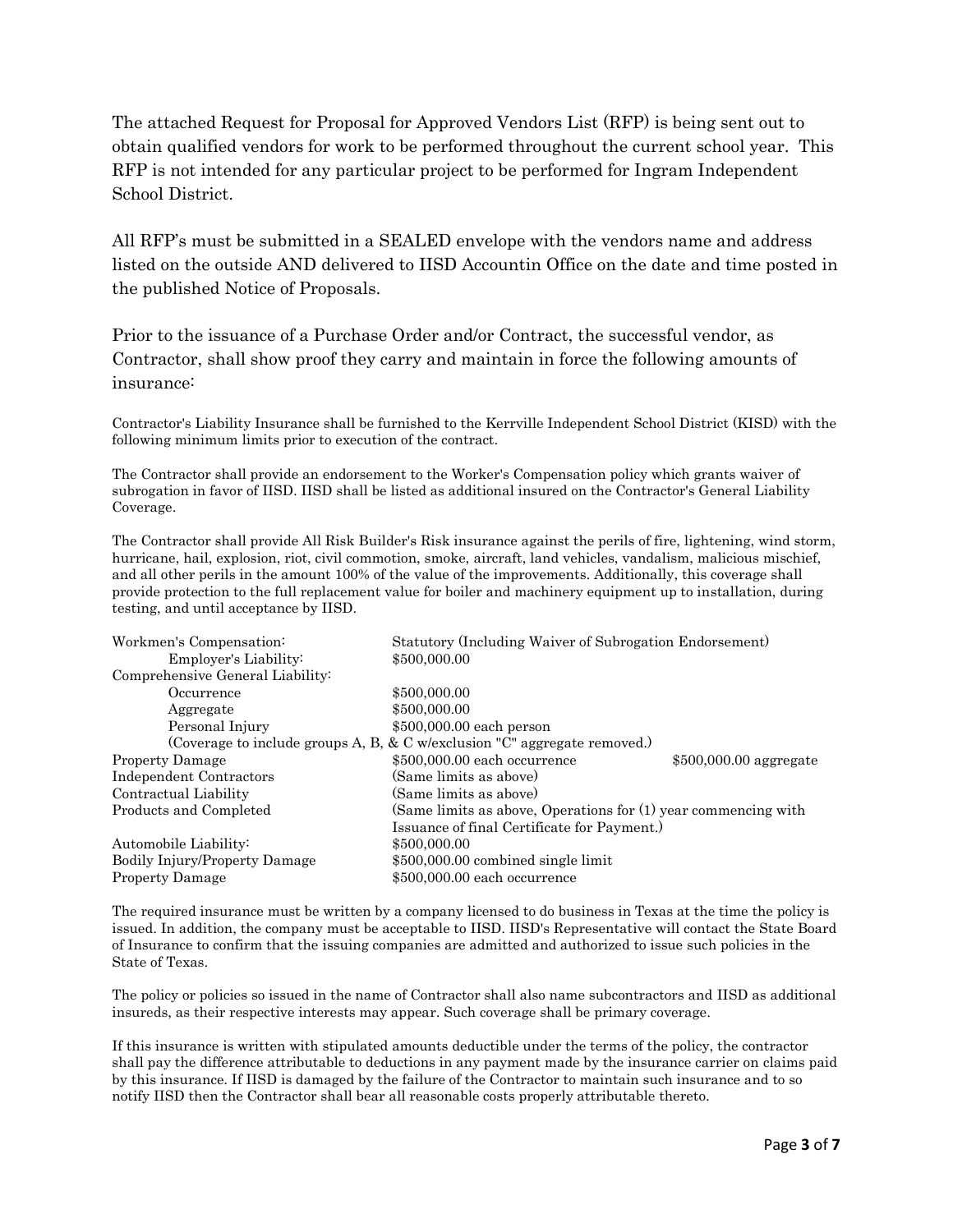Respondents must adhere to the District's required Workers' Compensation Coverages of 29 TAC 110.110 (C) (7), adopted to implement Texas Labor Code 406.096.

#### Worker's Compensation Insurance Coverage

#### A. Definitions:

Certificate of coverage ("certificate")- A copy of a Certificate of Insurance, a Certificate of Authority to Self-Insure issued by the Commission, or a coverage agreement (TWCC-81, TWCC-82, TWCC-83 or TWCC-84), showing statutory Workers' Compensation insurance coverage for the person's or entity's employees providing services on a Project is required for the duration of the Project.

Duration of the Project - includes the time from the beginning of the work on the Project until the Contractor's/Person's work on the Project has been completed and accepted by the Governmental entity.

Persons providing services on the Project ("Sub-Contractors" in §406.096) - includes all persons or entities performing all or part of the services the Contractor has undertaken to perform on the Project, regardless of whether that person contracted directly with the Contractor and regardless of whether that person has employees. This includes, without limitation, Independent Contractors, Sub-Contractors, Leasing Companies, Motor Carriers, Owner-Operators, employees of any such entity, or employees of any entity which furnishes persons to provide services on the Project. "Services" include, without limitation, providing, hauling, or delivering equipment or materials, or providing labor, transportation, or other service related to a Project. "Services" do not include activities unrelated to the Project, such as food/beverage vendors, office supply deliveries, and delivery of portable toilets.

B. The Contractor shall provide coverage, based on proper reporting of classification codes and payroll amounts and filing of any coverage agreements, which meets the statutory requirements of Texas Labor Code, Section 401.11 (44) for all employees of the Contractor providing services on the Project, for the duration of the Project.

C. The Contractor must provide a certificate of coverage to the governmental entity prior to being awarded the contract.

D. If the coverage period shown on the Contractor's current certificate of coverage ends during the duration of the Project, the Contractor must, prior to the end of the coverage period, file a new certificate of coverage with the governmental entity showing that coverage has been extended.

E. The Contractor shall obtain from each person providing services on a Project, and provide to the governmental entity:

(1) a certificate of coverage, prior to that person beginning work on the Project, so the governmental entity will have on file certificates of coverage for all persons providing services on the Project; and

(2) no later than seven (7) days after receipt by the Contractor, a new certificate of coverage showing extension of coverage, if the coverage period shown on the current certificate of coverage ends during the duration of the Project.

F. The Contractor shall retain all required certificates of coverage for the duration of the Project and for one (1) year thereafter.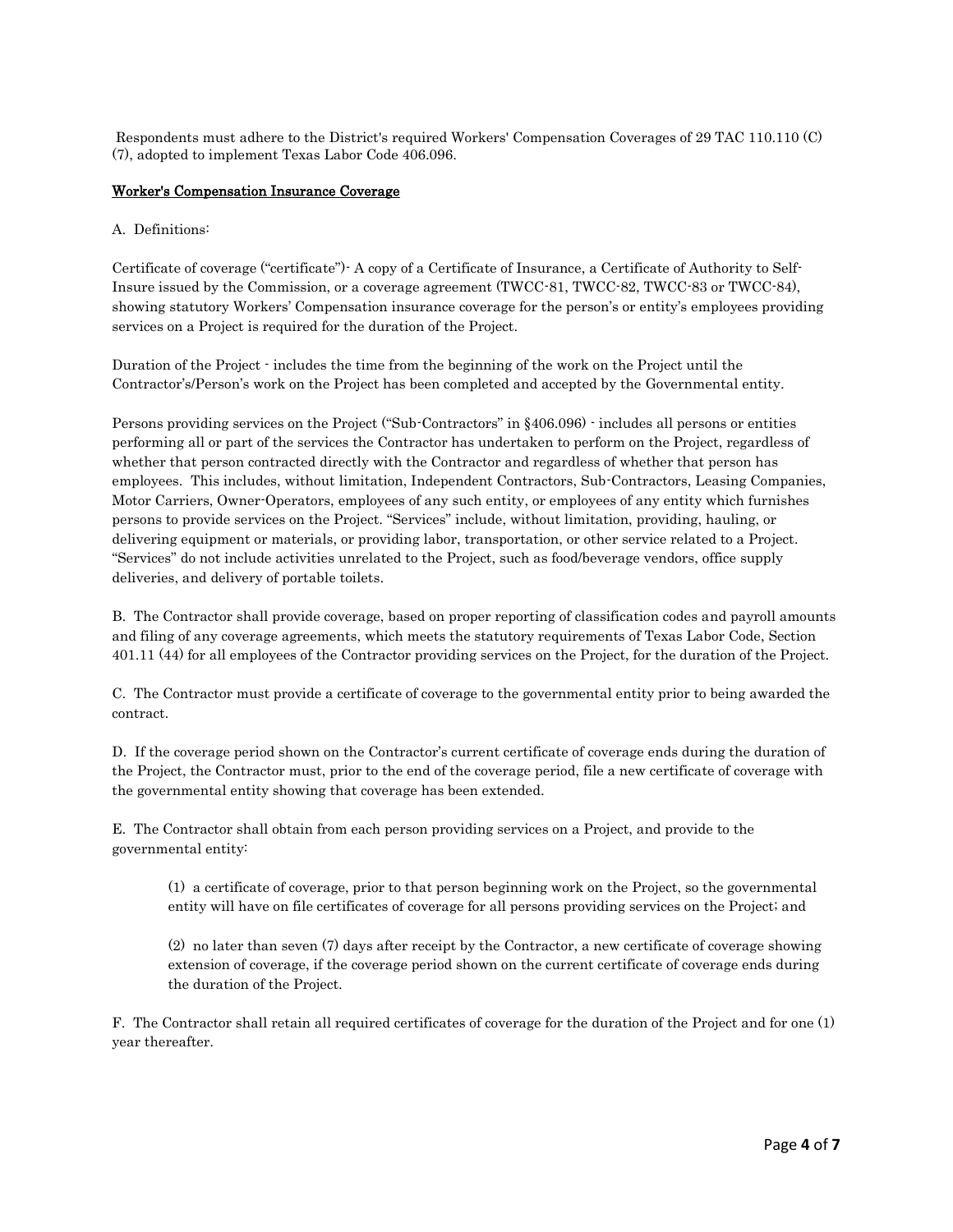G. The Contractor shall notify the governmental entity in writing by certified mail or personal delivery, within ten (10) days after the Contractor knew or should have known, of any change that materially affects the provision of coverage of any person providing services on the Project.

H. The Contractor shall post on each Project site a notice, in the text, form and manner prescribed by the Texas Worker's Compensation Commission, informing all persons providing services on the Project that they are required to be covered, and stating how a person may verify coverage and report lack of coverage.

I. The Contractor shall contractually require each person with whom it contracts to provide services on a Project to:

(1) provide coverage based on proper reporting of classification codes and payroll amounts and filing of any coverage agreements, which meets the statutory requirements of Texas Labor Code, Section 401.011(44) for all of its employees providing services on the Project for the duration of the Project;

(2) provide to the Contractor, prior to that person beginning work on the Project, a certificate of coverage showing that coverage is being provided for all employees of the person providing services on the Project for the duration of the Project;

(3) provide the Contractor, prior to the end of the coverage period, a new certificate of coverage showing extension of coverage, if the coverage period shown on the current certificate of coverage ends during the duration of the Project;

(4) obtain from each person with whom it contracts, and provide to the Contractor:

(a) a certificate of coverage, prior to the other person beginning work on the Project;

and

(b) a new certificate of coverage showing extension of coverage, prior to the end of the coverage period, it the coverage period shown on the current certificate of coverage ends during the duration of the Project;

(5) retain all required certificate of coverage on file for the duration of the Project and for one (1) year thereafter;

(6) notify the governmental entity in writing by certified mail or personal delivery, within ten (10) days after the person knew, or should have known, of any change that materially affects the provisions of coverage of any person providing services on the Project; and

(7) contractually require each person with whom it contracts to perform as required by paragraphs (1)- (7), with the certificates of coverage to be provided to the person for whom they are providing services.

J. By signing this contract or providing or causing to be provided a certificate of coverage, the Contractor is representing to the governmental entity that all employees of the Contractor who will provide services on the Project will be covered by Workers' Compensation coverage for the duration of the Project, that the coverage will be based on proper reporting of classification codes and payroll amounts, and that all coverage agreements will be filed with the appropriate insurance carrier or, in the case of a self-insured, with the Commission's Division of Self-Insurance Regulation. Providing false or misleading information may subject the Contractor to administrative penalties, criminal penalties, civil penalties, or other civil actions.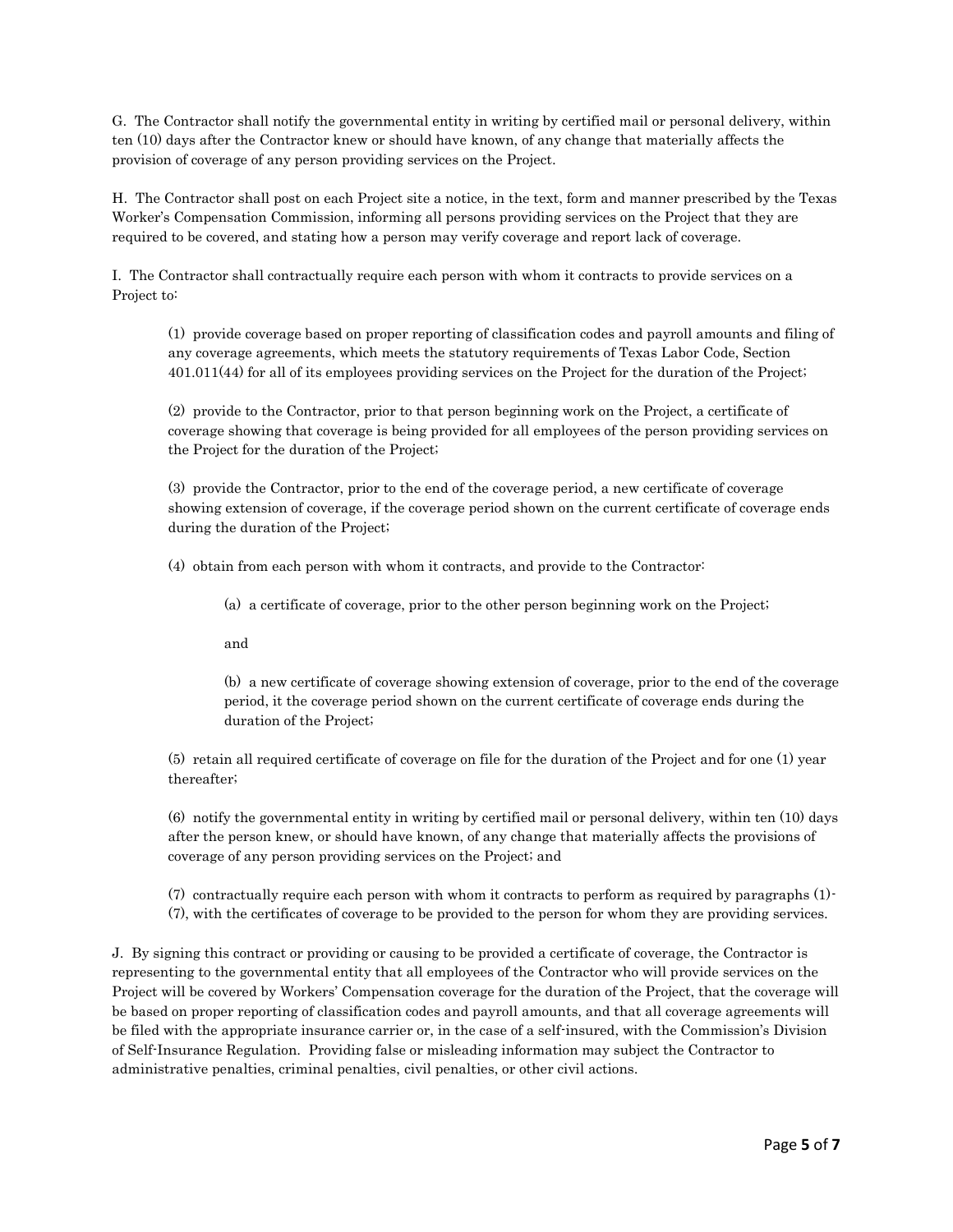K. The Contractor's failure to comply with any of these provisions is a breach of contract by the Contractor that entitles the governmental entity to declare the contract void if the Contractor does not remedy the breach within ten (10) days after receipt of notice to breach from the governmental entity.